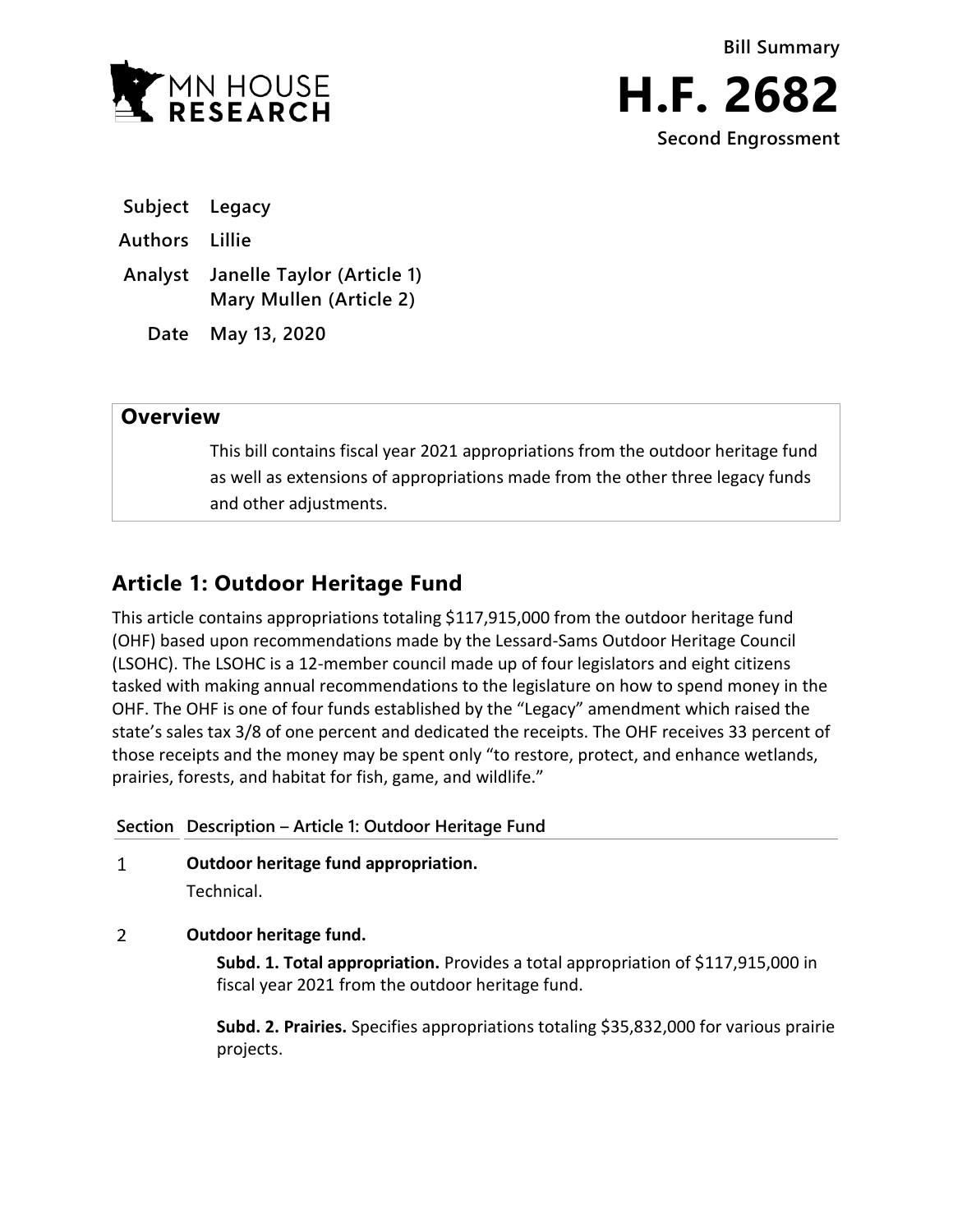### **Section Description – Article 1: Outdoor Heritage Fund**

**Subd. 3. Forests.** Specifies appropriations totaling \$13,669,000 for various forest projects.

**Subd. 4. Wetlands.** Specifies appropriations totaling \$12,625,000 for various wetland projects.

**Subd. 5. Habitats.** Specifies appropriations totaling \$55,429,000 for various other habitat projects and the conservation partners legacy grant program.

**Subd. 6. Administration.** Specifies appropriations totaling \$360,000 for administration, including contract management services from the Department of Natural Resources (DNR) and restoration evaluations.

**Subd. 7. Availability of appropriation.** States that money appropriated may not be spent on activities unless they are directly related to and necessary for a specific appropriation and are specified in the accomplishment plan and may not be spent on indirect costs or other institutional overhead charges that are not directly related to a specific appropriation. Provides for the availability of funding depending on the use of the funds and whether or not federal funds are also used.

**Subd. 8. Payment conditions and capital equipment expenditures.** Requires all agreements to be administered on a reimbursement basis unless otherwise provided. Allows reasonable amounts to be advanced in some circumstances if approved as part of an accomplishment plan. Requires capital expenditures that exceed \$10,000 to be itemized and approved as part of an accomplishment plan.

**Subd. 9. Mapping.** Requires recipients of an appropriation to submit geographic information on lands acquired in fee with the appropriation that are open to the public for hunting and fishing to the DNR for mapping.

**Subd. 10. Carryforwards.** Extends the availability of two previous appropriations.

**Subd. 11. Cancellations.** Cancels two previous appropriations.

**Subd. 12. Extension of certain appropriations.** Establishes a process for recipients to receive a one-year extension on money expiring June 30, 2020.

**Subd. 13. Extension of RIM Wetlands Partnership - Phase VII.** Extends the availability of a previous appropriation to the Board of Water and Soil Resources (BWSR) for the RIM Wetland Partnership.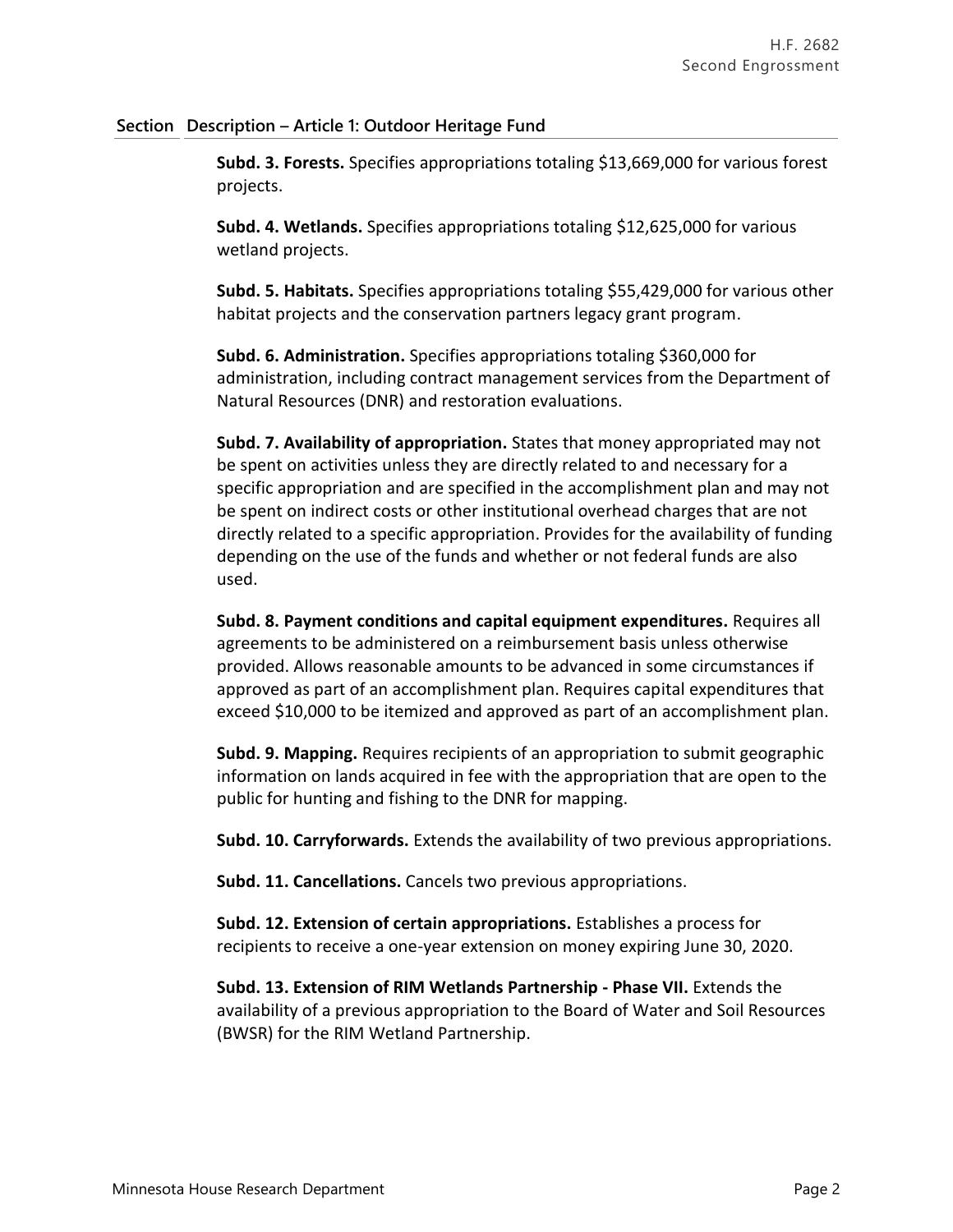## **Section Description – Article 1: Outdoor Heritage Fund**

### $\overline{3}$ **Open meetings.**

Requires meetings of the LSOHC held in the Capitol complex to be webcast and archived for later playback. Requires other meetings to be webcast and archived to the extent practical.

#### $\overline{4}$ **Forests.**

Modifies a 2017 appropriation from the OHF for conservation easement acquisition in Washington County to increase the amount available for deposit in an easement monitoring and enforcement fund and extend the availability of the appropriation until June 30, 2022.

### 5 **Habitats.**

Modifies a 2019 appropriation from the OHF for conservation stream easements in the St. Croix River watershed to allow a portion of the money to be deposited in a conservation easement stewardship account.

## **Article 2: Other Funds**

This article gives a two-year extension to arts and cultural heritage fund appropriations set to expire on June 30, 2020, and a one-year extension to clean water fund and parks and trails fund appropriations that were set to expire on June 30, 2020. This section amends the fiscal year 2020 children's museum appropriation for the Rochester Children's Museum and appropriates money to the Medal of Honor Commemorative Memorial at the state capitol that cancelled because the funding could not be used in fiscal year 2019. This section also extends the availability of general fund money for one year that was appropriated to the state arts board to relocate their offices.

## **Section Description – Article 2: Other Funds**

### $\mathbf{1}$ **Availability of appropriations. (Amending 2017 Session Law)**

Extends the availability of arts and cultural heritage fund appropriations expiring June 30, 2020, for two years.

### $\overline{2}$ **Availability of appropriation. (Amending 2019 Session Law)**

Extends the availability of arts and cultural heritage fund appropriations expiring June 30, 2020, for two years, and extends the appropriations expiring June 30, 2021, for one year. This section provides that recipients of arts and cultural heritage funding, to the extent allowed by the constitution, may use funding to maintain financial stability due to COVID-19 peacetime emergency.